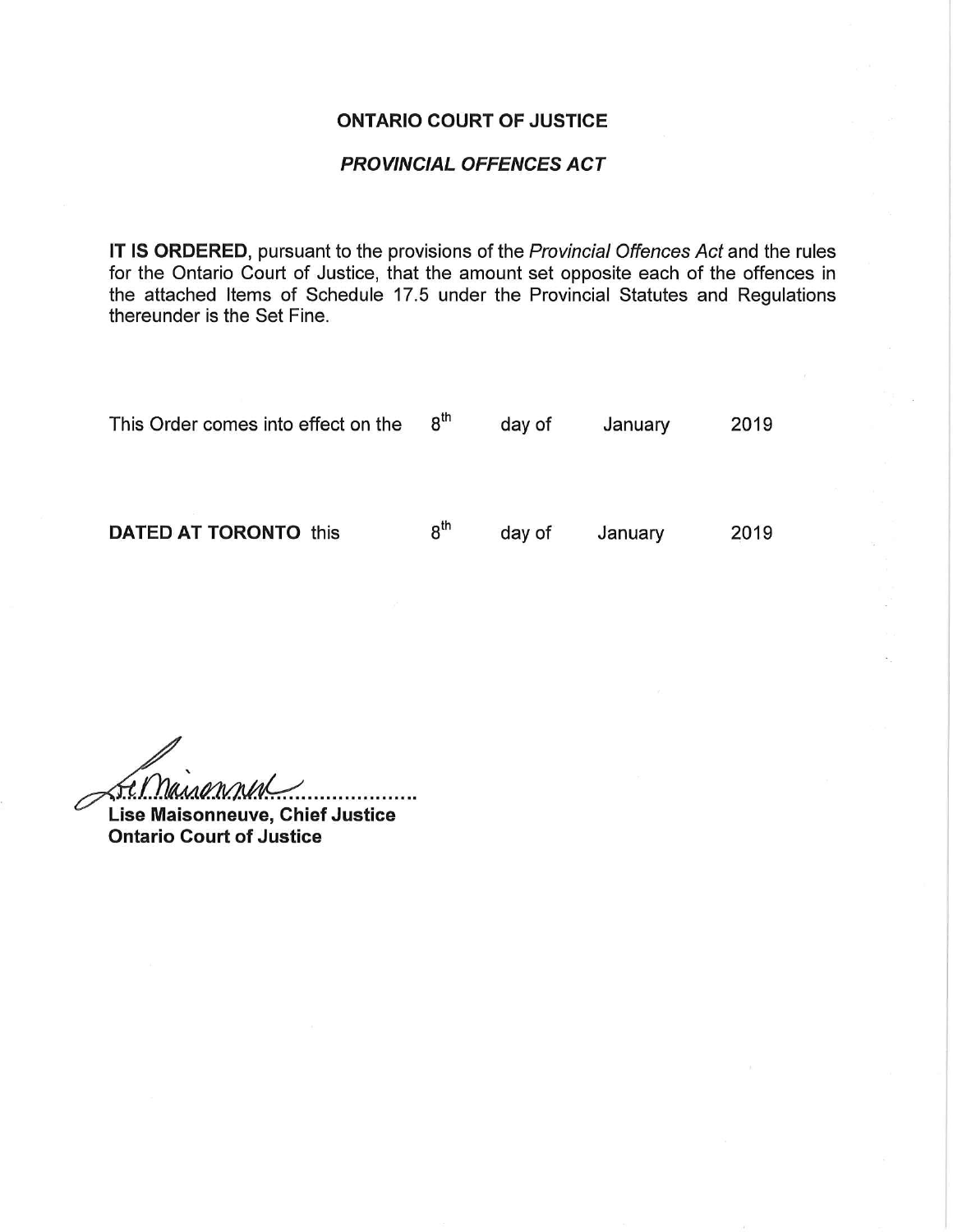## Ontario Court of Justice January 8, 2019

### Schedule 17.5

# Fish and Wildlife Conservation Act, 1997

| Item | <b>Offence</b>                                               | <b>Section</b>    | <b>Set Fine</b> |
|------|--------------------------------------------------------------|-------------------|-----------------|
| 18.  | Resident - hunt game mammal without<br>licence               | 6(1)(b)           | \$200.00        |
| 19.  | Resident - hunt game bird without licence                    | 6(1)(c)           | \$250.00        |
| 20.  | Resident - hunt furbearing mammal without<br>licence         | 6(1)(d)           | \$250.00        |
| 21.  | Resident - hunt game reptile without licence                 | 6(1)(e)           | \$200.00        |
| 22.  | Resident - hunt game amphibian without<br>licence            | 6(1)(f)           | \$200.00        |
| 23.  | Resident - hunt bird without licence                         | 6(1)(g)           | \$200.00        |
| 24.  | Resident - hunt wildlife without licence                     | 6(1)(h)           | \$200.00        |
| 26.  | Resident — trap game mammal without<br>licence               | 6(1)(b)           | \$200.00        |
| 27.  | Resident - trap furbearing mammal without<br>licence         | 6(1)(d)           | \$250.00        |
| 27.1 | Resident - trap game reptile without licence                 | 6(1)(e)           | \$200.00        |
| 27.2 | Resident - trap game amphibian without<br>licence            | 6(1)(f)           | \$200.00        |
| 27.3 | Resident - trap bird without licence                         | 6(1)(g)           | \$200.00        |
| 28.  | Resident - trap wildlife without licence                     | 6(1)(h)           | \$200.00        |
| 29.  | Non-resident - hunt big game without licence                 | 6(1)(a)           | \$500.00        |
| 37.  | Non-resident - hunt game reptile without<br>licence          | 6(1)(e)           | \$300.00        |
| 38.  | Non-resident - hunt game amphibian without<br>licence        | 6(1)(f)           | \$300.00        |
| 41.  | Non-resident - trap big game without licence                 | 6(1)(a)           | \$500.00        |
| 67.  | Trespass for the purpose of hunting                          | 10 $(1)(a)$       | \$200.00        |
| 68.  | Trespass for the purpose of fishing                          | 10(1)(a)          | \$200.00        |
| 69.  | Trespass in possession of firearm                            | <u>10 (1) (b)</u> | \$200.00        |
| 70.  | Trespass in possession of fishing rod                        | 10(1)(b)          | \$200.00        |
| 71.  | Trespass in possession of other hunting or<br>fishing device | 10(1)(b)          | \$200.00        |
| 72.  | Hunt while trespassing                                       | 10(1)(c)          | \$200.00        |
| 73.  | Fish while trespassing                                       | 10 (1) (c)        | \$200.00        |